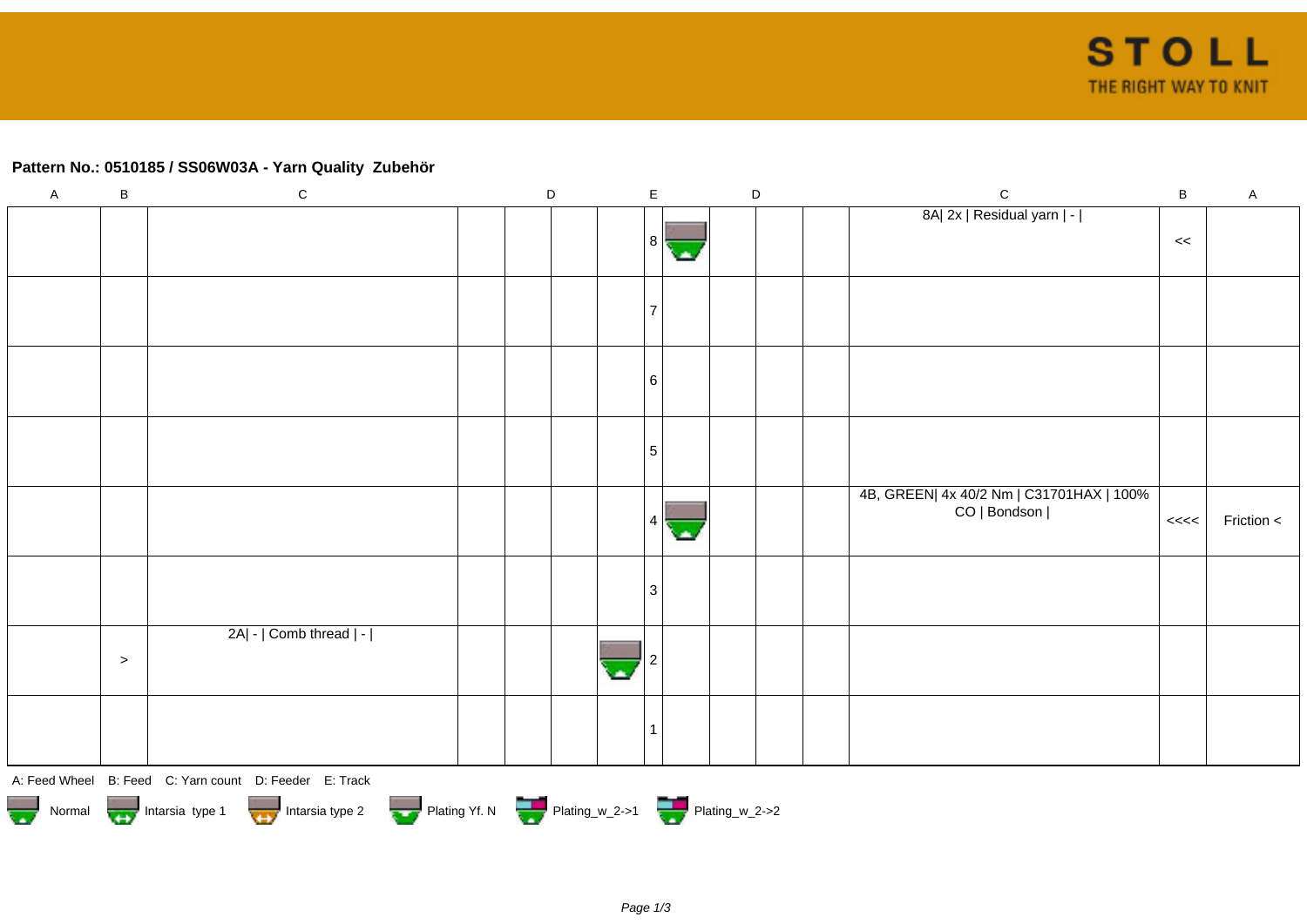## **Pattern No.: 0510185 / SS06W03A - Yarn Quality V-Teil(e)**

| A          | $\sf B$ | $\mathsf C$                                                    | D | E              |                          | D | $\mathbf C$                                                            | $\, {\bf B}$ | $\boldsymbol{\mathsf{A}}$ |
|------------|---------|----------------------------------------------------------------|---|----------------|--------------------------|---|------------------------------------------------------------------------|--------------|---------------------------|
|            |         |                                                                |   | 8              |                          |   | 8A  -   Residual yarn   -                                              | $\prec$      |                           |
| Friction > | $>>>>$  | 7A, LIGHT GREEN  4x 40/2 Nm   C31701HAX  <br>100% CO   Bondson |   |                |                          |   |                                                                        |              |                           |
| Friction > | $>>>>$  | 6A, WHITE  4x 40/2 Nm   C31701HAX   100%<br>CO   Bondson       |   |                |                          |   |                                                                        |              |                           |
|            |         |                                                                |   | 5              |                          |   |                                                                        |              |                           |
|            |         |                                                                |   |                |                          |   | 4A, LIGHT GREEN  4x 40/2 Nm   C31701HAX  <br>100% CO   Bondson         | <<<<         | Friction $\lt$            |
|            |         |                                                                |   | 3              |                          |   | 3A, LIGHT GREEN  4x 40/2 Nm   C31701HAX  <br>100% CO + Lycra   Bondson | <<<          | Friction <                |
|            | $\geq$  | 2A  -   Comb thread   -                                        |   | $\overline{2}$ | $\overline{\phantom{a}}$ |   | 2B, WHITE  4x 40/2 Nm   C31701HAX   100%<br>CO   Bondson               | <<<<         | Friction <                |
|            | $\geq$  | 1A  -   Residual yarn   -                                      |   |                |                          |   |                                                                        |              |                           |
|            |         | A: Feed Wheel B: Feed C: Yarn count D: Feeder E: Track         |   |                |                          |   |                                                                        |              |                           |

Normal Intarsia type 1 Intarsia type 2 Intarsia type 2 Plating Yf. N Plating w\_2->1 Plating W\_2->2